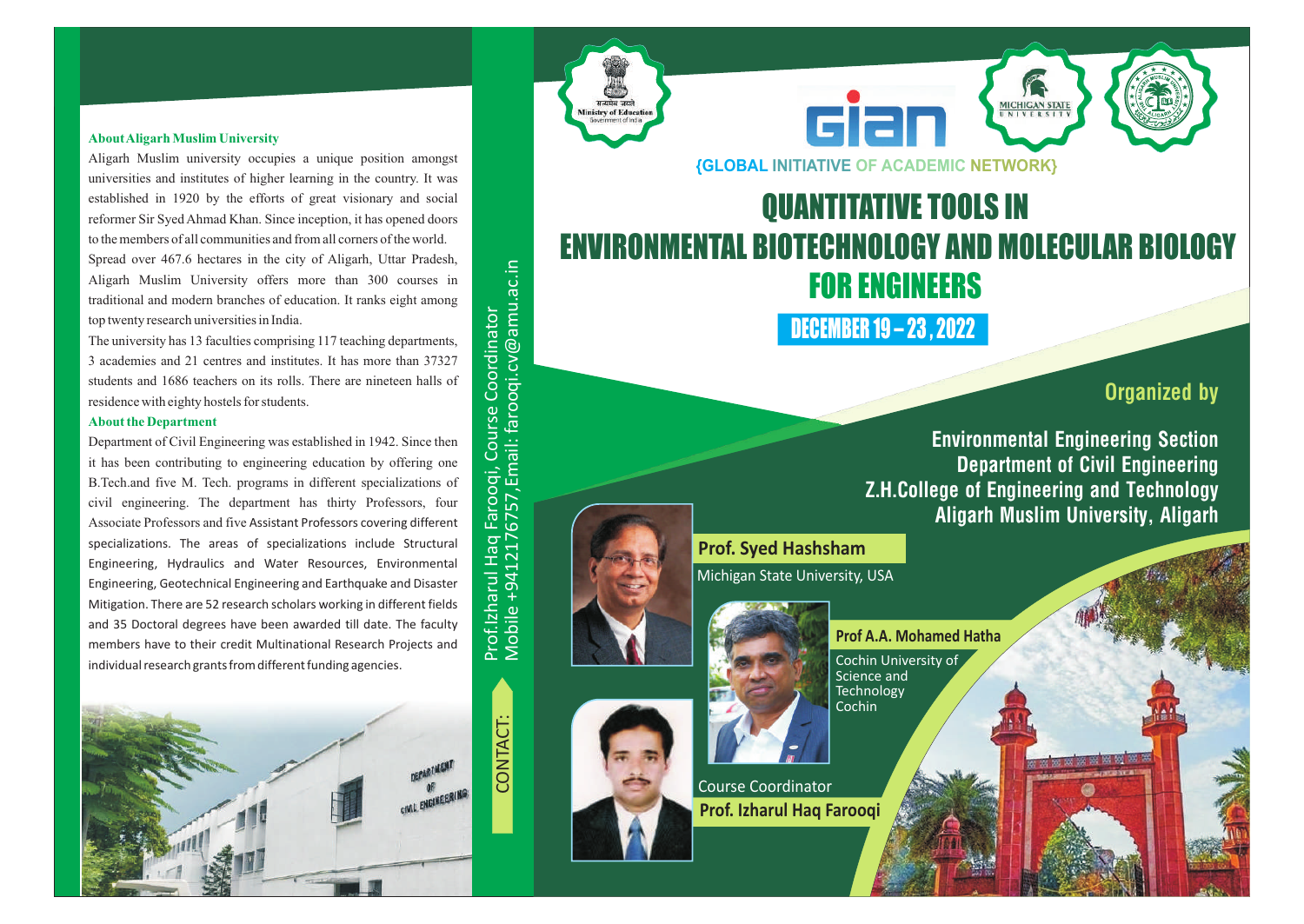# Quantitative Tools in

## Environmental Biotechnology and Molecular Biology for Engineers



#### **Overview**

Engineers and scientists increasingly employ natural microbial processes to address environmental and human health issues. Management and control of such processes involve fundamental understanding of the theoretical bases on which microbes work and the mathematical models that govern them. This short course sponsored by the MHRD Scheme on Global Initiative on Academic Network (GIAN) titled "Quantitative Tools in Environmental Biotechnology and Molecular Biology" is designed for engineers and scientists engaged in biological processes. The course content emphasizes quantitation of various entities (bacteria, molecules, rates, processes) and offers them a unique perspective on life on earth at the molecular level.

It will connect concept such as flow of electrons in bacteria, how the rate of electron flow determines the doubling time, why some bacteria double within half an hour and others may take years, importance of these two extremes in controlling various processes, effect of toxicant and how it impacts the microbial processes both in the environment and inside the gut of higher organisms.

The course will also introduce microbial ecology (how combination of very different microbial populations work together to carry out a process), and the molecular tools that are increasingly being employed by engineers and scientists to manage and track the performance of processes that employ microbial communities. Case studies and hands-on examples will be used to provide practical knowledge of this exciting field.

#### **Objectives: The broad objectives of the course include**

- Exposing participants to the fundamentals of environmental biotechnology and molecular biology,
- Introducing the quantitative approach to managing microbial systems and molecular tools for the protection of the environment and health,
- Providing exposure to practical problems and their solutions, through case studies and projects in environmental biotechnology and molecular biology,
- > Enhancing the capability of the participants to identify new issues related to environmental biotechnology and molecular biology and design approaches to solve them.

### **Who Can Attend:**

- **Eaculty from Reputed Academic, Research and Technical institutions.**
- **Example 2** Practicing Engineers and Professionals from Govt. and other Institutions
- Ø Students at all levels (BTech/MTech/PhD)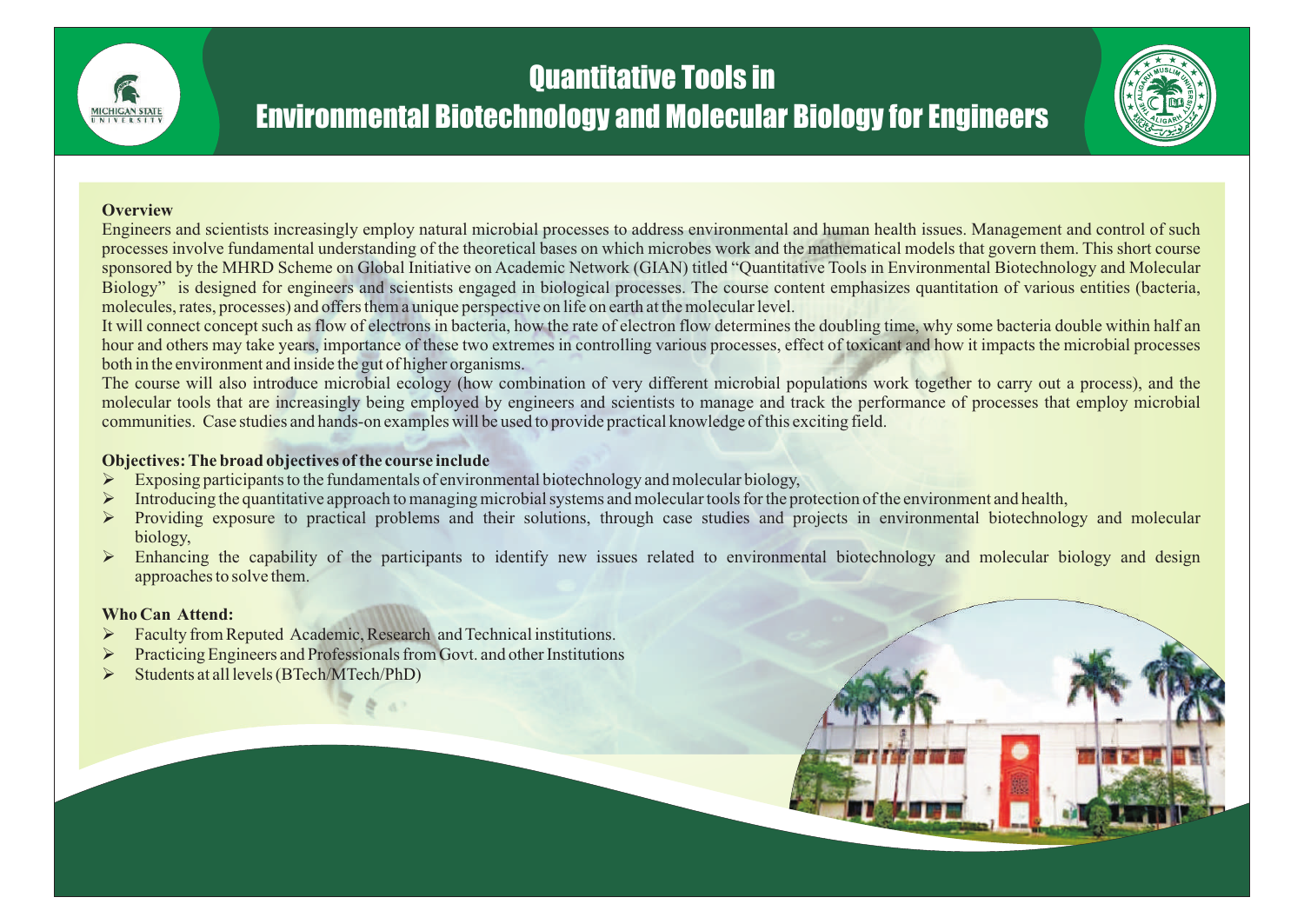## Quantitative Tools in

**SE** MICHIGAN STATE

# Environmental Biotechnology and Molecular Biology for Engineers



| <b>Technical Program</b>         |                        |                                                                                                                                                                                |                                                  |                                                                               |                     |
|----------------------------------|------------------------|--------------------------------------------------------------------------------------------------------------------------------------------------------------------------------|--------------------------------------------------|-------------------------------------------------------------------------------|---------------------|
| <b>Date</b>                      | <b>Lecture</b>         | <b>Topic</b>                                                                                                                                                                   | <b>Faculty</b>                                   | <b>Registration Fee</b>                                                       |                     |
| $19 - 12 - 22$<br>$19 - 12 - 22$ | Lecture 1<br>Lecture 2 | Microbial systems in the context of energy and electron flow<br>Energetics and stoichiometry of biological reactions                                                           | Prof. Syed Hashsham<br>Prof. Syed Hashsham       | Participants from<br><b>Academic Institutes</b>                               | Rs. 2000/-          |
| 19-12-22                         | Tutorial 1             | Problem solving session with examples from published literature and case<br>studies pertinent to energy and health                                                             | Prof. Syed Hashsham and Prof. I.H.Farooqi        | Participants from<br>Industry and Non<br>Academic<br>Organizations            | Rs. 3000/-          |
| $20 - 12 - 22$<br>$20 - 12 - 22$ | Lecture 3<br>Lecture 4 | Fundamentals of Environmental Biotechnology<br>Molecular tools relevant to environmental engineers and scientists in<br>environmental biotechnology and human health: Module I | Prof A.A. Mohamed Hatha<br>Prof. Syed Hashsham   |                                                                               |                     |
| $20 - 12 - 22$                   | Tutorial 2             | Problem Solving Session with examples                                                                                                                                          | Prof A.A. Mohamed Hatha and Prof.<br>I.H.Farooqi | <b>Research Scholars</b><br>M. Tech Students                                  | Rs. 1500/-          |
| $21 - 12 - 22$                   | Lecture 5              | Molecular tools relevant to environmental engineers and scientists in<br>environmental biotechnology and human health: Module II                                               | Prof. Syed Hashsham                              |                                                                               |                     |
| $21 - 12 - 22$                   | Lecture 6              | Residue Curve Theory, Separation Scheme Synthesis and Other Uses for<br>Residue Curves, Opportunistic Separation Scheme Synthesis                                              | Prof. Syed Hashsham                              | Mode of Payment In the form of Demand<br>Draft drawn in favour of             |                     |
| $21 - 12 - 22$                   | Tutorial 3             | Experimental session with examples: Primer/probe design, experimental<br>approach for making use of molecular tools for a given objective                                      | Prof. Syed Hashsham and Prof. I.H.Farooqi        | "QUANTITATIVETOOLS IN ENVIRONMENTAL"<br><b>Bank Transfer Details</b>          |                     |
| $22 - 12 - 22$                   | Lecture 7              | Case study - Environmental biotechnology                                                                                                                                       | Prof. Syed Hashsham                              | <b>BANK NAME &amp; BRANCH: CANARA BANK</b>                                    | <b>AMU, ALIGARH</b> |
| $22 - 12 - 22$                   | Lecture 8              | Bioremediation of polluted soil and water ecosystems                                                                                                                           | Prof A.A. Mohamed Hatha                          | <b>BENEFICIARY NAME: QUANTITATIVETOOLS</b>                                    |                     |
| $22 - 12 - 22$                   | <b>Tutorial 4</b>      | Case study - Human health (gut microbiome)                                                                                                                                     | Prof. Syed Hashsham and Prof. I.H.Farooqi        | <b>IN ENVIRONMENTAL</b>                                                       |                     |
| $23 - 12 - 22$                   | Lecture 9              | Emerging concepts in environmental Biotechnology (Nutrient recovery vs.<br>waste treatment, Energy harvesting using microbial systems and the role of<br>molecular tools)      | Prof. Syed Hashsham                              | A/C NO: 110052752622<br>IFSC CODE: CNRB0005247<br><b>MICR CODE: 202015013</b> |                     |
| $23 - 12 - 22$                   | Lecture 10             | Principles and applications of genetic engineering                                                                                                                             | Prof A.A. Mohamed Hatha                          |                                                                               |                     |
| $23 - 12 - 22$                   | Tutorial 5             | <b>Problem Solving Session</b>                                                                                                                                                 | Prof A.A. Mohamed Hatha and<br>Prof. I.H.Farooqi |                                                                               |                     |
|                                  |                        |                                                                                                                                                                                |                                                  |                                                                               |                     |